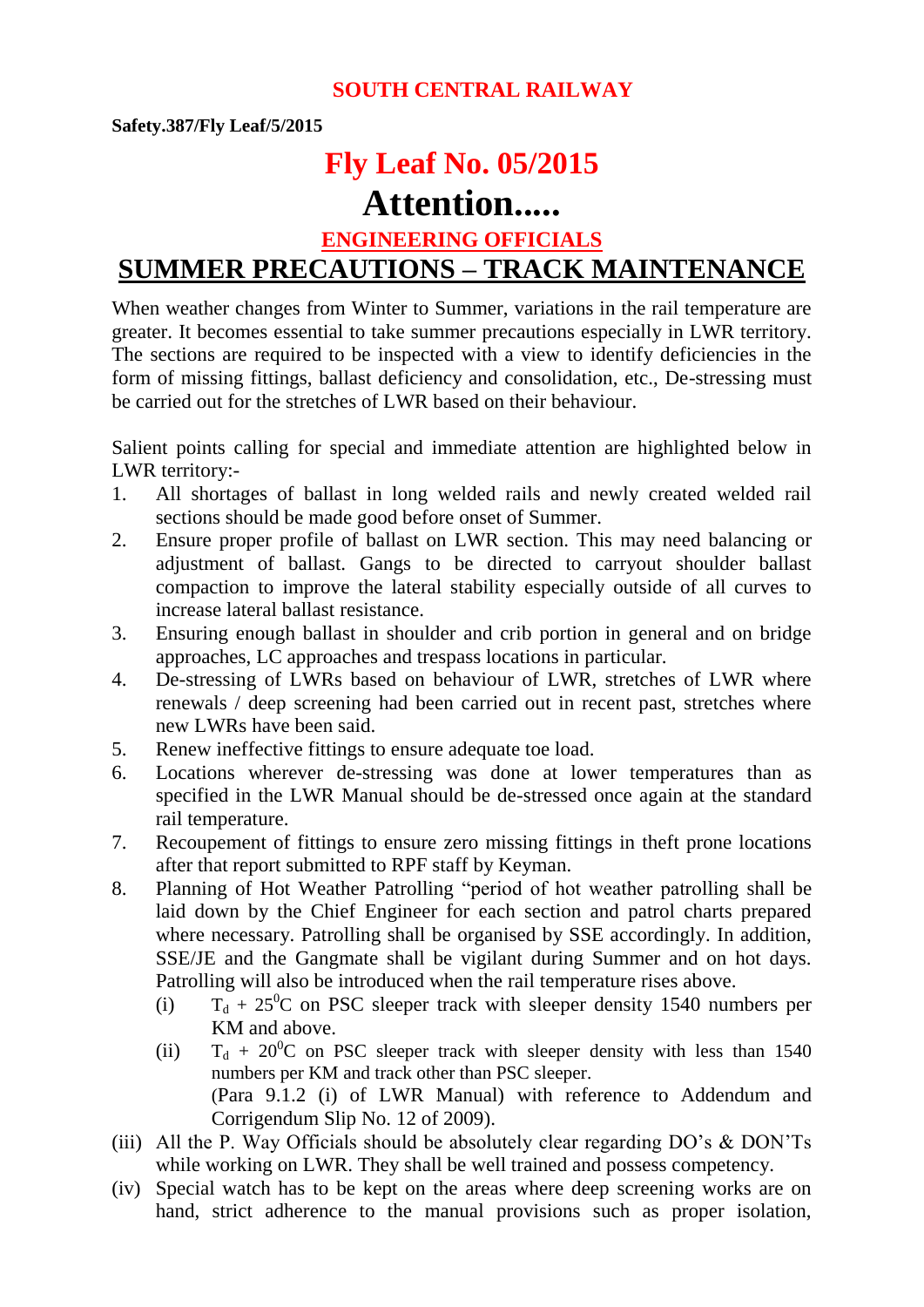temporary de-stressing in case of LWR and correct sequence of following operations are necessary.

- (v) All the Gangs should have rail thermometers in working condition. Knowledge of the gangs in rules should be tested particularly with regard to the limit of rail temperature in different colour painted (Green, Yellow &Red) for normal gang work and for introducing hot weather patrolling, also action to be taken for maintenance when the rail temperature goes high.
- (vi) Stretches of 10 rail panel should have a TSR of 50 KMPH till converted into LWR and patrolling to be done during day time. JE/SSE/P.Way should ensure gaps at all the rail joints in the morning in all such locations.
- (vii) Footplate inspection of complete section should be done during 11.00 to 16.00 hours as frequently as possible till June 2015.
- (viii) LWR details fed into TMS should be immediately scrutinised, if not already done. De-stressing of LWR should be undertaken based on inspection of SEJ as per schedule.
- (ix) SEJ should be oiled and greased once in a month.
- (x) Sr.DEN/DEN should give his certification on LWR/CWR about satisfactory behaviour in his jurisdiction and an exception report should be submitted to Headquarters.
- (xi) **SWR territory**: It is essential to look after the SWR track and free rail track to ensure proper gaps at joints, gap survey, pulling back creep and adjusting of gaps along with the lubrication of rail joints should be completed before the onset of Summer or else misalignment or buckling may take place in such stretches.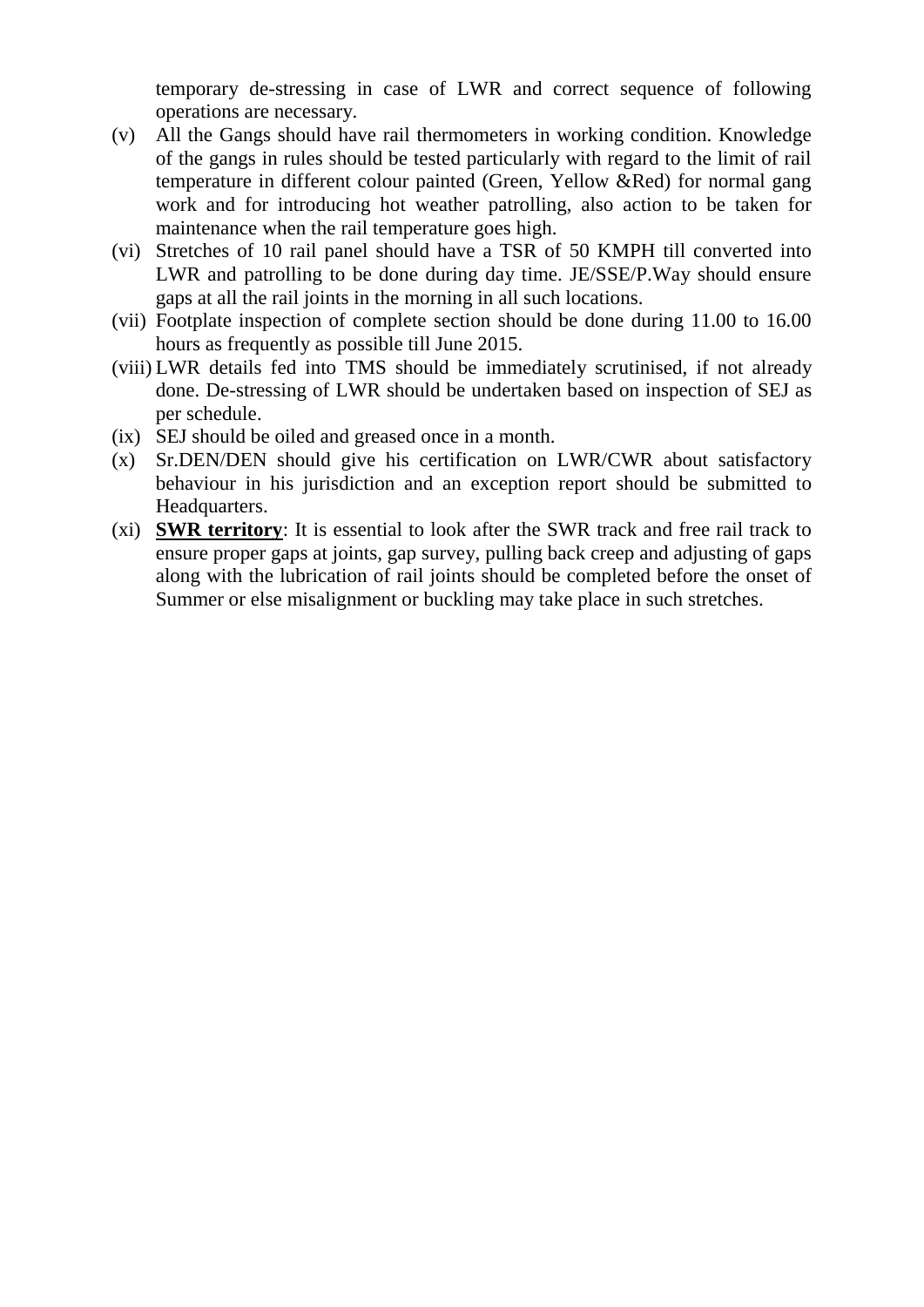### **DOs**

- **Check the accuracy of rail thermometer.**
- **Pay attention to stretches of track which are liable to creep.**
- **Provide extra shoulder ballast on the outside of all curve locations.**
- **Check the joint gaps. Never allow more than 6 continuous jammed joints in case of single rail track and more than 2 in SWR at mean rail temperature (tm).**
- **Take adequate precautions to reduce creep.**
- **Provide creep anchors on other than PSC track and ensure that they are abutting against the sleepers.**
- **Take extra precautions at short stretches of wooden sleepers in metal sleeper track, short stretches of wooden sleepers between short welded panels with anticreep fastenings, junction of track laid with anti-creep fastenings and track laid on wooden sleepers without anti-creep fastenings. Also, at wooden sleeper track in the vicinity of insulated joints and SEJs, on arch bridges and slab to bridges in a metal sleeper track. Avoid mixed sleepers in one LWR length with uniform standard rail sections, replace ballastless bridge / steel girder into precise slab bridge or PSC girder.**
- **Ensure that in one LWR, two different rail sections are not permitted. In case of any change in rail section, LWR should be isolated by providing SEJ.**
- **Engineering Officials shall trolley their section during hottest part of the day for noticing the behaviour of the track.**
- **Track should be boxed up before break for lunch.**
- $\checkmark$  **SWR** Restrict all the regular maintenance operations when the temperature is within  $t_m + 25^0C$ . On curves restrict these works when the temperature is below  $t_m + 15^0C$ . In emergencies, if maintenance operations have to be undertaken at a temperature higher than these limits, do not open more than 30 sleeper space in one continuous stretch. Also, follow this rule for run down track also.
- $\checkmark$  LWR Know the de-stressing temperature (t<sub>d</sub>) of the section or particular LWR panel and make staff conversant with it. Keep the thermometers with colour markings showing the limiting temperature ranges for various works for easy identification. Carry the appropriate equipments without fail during inspections. Regular maintenance work should be completed before the onset of Summer. Consolidation of track and speed restrictions, such as, if rail temperature exceeds  $t_d + 20^0C$ , SR of 50 KMPH on BG and 40 KMPH on MG shall be imposed. When shoulder and crib compaction is done SR of 30 & 20 KMPH should be imposed respectively for BG/MG. Also, post one Watchman. The track should not be disturbed as far as possible. Ballast should be opened to the minimum to ensure lateral and longitudinal stability. Ballast in the shoulders once removed should be put back immediately after attention to track and the ballast in shoulder and cribs should be consolidated using wooden mallets.
- **Ensure that all bridges and their approaches have zero missing fittings at all times and are regularly tightened, if found loose.**

#### **DON'Ts**

- **Do not undertake deep screening and track renewals without imposing SR and without the supervision of JE/SSE-P.Way.**
- **Avoid inadequate expansion gap, failure to counteract creep in time, nonlubrication of rail joints, failure to remove rail closures from track, inadequate of ballast.**
- **Do not allow jammed joints continuously for 6 joints in case of free rail fish plated track and 2 in SWR at mean rail temperature.**
- **Do not tighten the fish bolts.**
- **Do not undertake greasing of fish plates after hot weather patrolling.**
- **Do not undertake through packing after onset of Summer.**